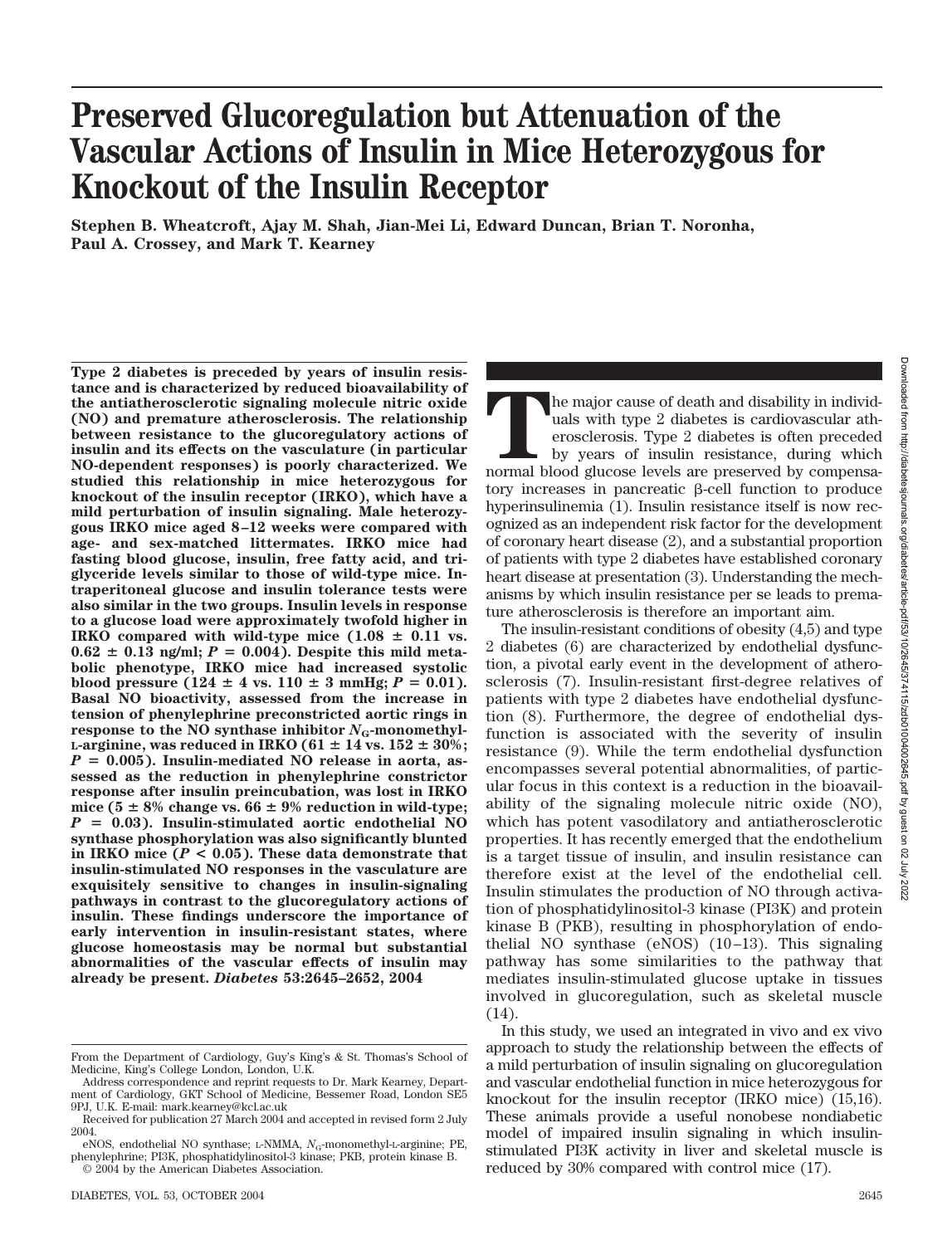# TABLE 1 Characteristics of wild-type and IRKO mice

|                                  | Wild-type         | <b>IRKO</b>      | $P$ value |
|----------------------------------|-------------------|------------------|-----------|
| Body weight $(g)$                | $25.9 \pm 0.8$    | $24.6 \pm 0.8$   | 0.31      |
| Organ weights (% of body wt)     |                   |                  |           |
| Heart                            | $0.49 \pm 0.01$   | $0.49 \pm 0.01$  | 0.67      |
| Thoracic aorta                   | $0.062 \pm 0.008$ | $0.059 \pm 0.07$ | 0.63      |
| Pancreas                         | $0.59 \pm 0.01$   | $0.59 \pm 0.02$  | 0.86      |
| Liver                            | $4.92 \pm 0.22$   | $4.87 \pm 0.13$  | 0.88      |
| Spleen                           | $0.29 \pm 0.03$   | $0.33 \pm 0.01$  | 0.29      |
| Lungs                            | $0.71 \pm 0.05$   | $0.63 \pm 0.04$  | 0.25      |
| Kidney                           | $0.62 \pm 0.03$   | $0.64 \pm 0.01$  | 0.68      |
| Perigonadal fat (% of body wt)   | $1.66 \pm 0.22$   | $1.83 \pm 0.11$  | 0.54      |
| Plasma triglycerides (mmol/l)    | $1.48 \pm 0.2$    | $1.44 \pm 0.2$   | 0.57      |
| Plasma free fatty acids (mmol/l) | $0.9 \pm 0.1$     | $1.2 \pm 0.2$    | 0.23      |
| Systolic blood pressure (mmHg)   | $110 \pm 3$       | $124 \pm 4$      | 0.01      |

Data are means  $\pm$  SE ( $n = 8$  per group).

#### **RESEARCH DESIGN AND METHODS**

IRKO mice (15,16) were obtained from the Medical Research Council Mammalian Genetics Unit, Harwell, Oxfordshire, U.K. Animals were bred on a C57BL/6J background in a conventional animal facility with a 12-h light/dark cycle and received standard laboratory diet. Male IRKO mice aged 8–12 weeks were compared with age- and sex-matched wild-type littermates. Genotyping was performed using PCR on tail genomic DNA, with primers specific for the gene-targeting cassette.

**Metabolic assessment.** Intraperitoneal glucose and insulin tolerance tests were performed in conscious, fasted animals (18). Blood glucose was measured at 30-min intervals following intraperitoneal glucose (1 mg/g body wt) or insulin injection (0.75 units/kg; Actrapid, Novo Nordisk, Bagsvaerd, Denmark) using a glucometer (Hemocue, Sheffield, U.K.). Plasma insulin was measured by enzyme-linked immunoassay (CrystalChem, Downers Grove, IL) using rat insulin standards. Fasting plasma free fatty acids and triglycerides were measured by colorimetric assays (Roche, Mannheim, Germany and Thermo-Trace, Victoria, Australia, respectively).

**Blood pressure.** Systolic blood pressure was measured using tail cuff plethysmography (XBP 1000; Kent Scientific, Torrington, CT) in conscious, restrained mice at an ambient temperature of 24–26°C (19). Animals were habituated to the restraining apparatus and tail cuff inflation on three occasions before measurements were taken. The mean of six recordings on each occasion was taken, and mean data from three separate recording periods were compared between groups.

**Aortic ring studies.** Vasomotor function was assessed in ex vivo thoracic aortic rings mounted in organ baths containing Krebs Henseleit buffer (composition [in mmol/l]: NaCl 119, KCl 4.7,  $KH_2PO_4$  1.18, NaHCO<sub>3</sub> 25, MgSO<sub>4</sub> 1.19, CaCl<sub>2</sub> 2.5, and glucose 11.0) gassed with  $95\%O_2/5\%CO_2$  (19–21). Rings were equilibrated at a resting tension of 3 g for 45 min before the experiments.

The cumulative dose response to the constrictor phenylephrine (PE) (1  $nmol/1$  to  $10 \mu mol/1$ ) was first assessed. After washing and re-equilibration, relaxation responses to acetylcholine  $(1 \text{ nmol}/1 \text{ to } 10 \text{ µmol}/1)$  or sodium nitroprusside  $(0.1 \text{ nmol/l to } 1 \text{ µmol/l})$  were assessed in separate rings preconstricted to  $\sim$  70% of their maximal PE-induced tension. Relaxation was expressed as the percentage of preconstricted tension. Basal NO bioactivity was assessed in rings maximally constricted with PE by measuring the further increase in tension induced by exposure to the NOS inhibitor  $N_{\rm G}$ -monomethyl-L-arginine (L-NMMA) (0.1 mmol/l) for 30 min.

To assess the effect of insulin on NO production, we compared the cumulative dose response to PE  $(1 \text{ nmol/l to } 10 \mu \text{mol/l})$  before and after a 2-h incubation with insulin (100 mU/ml Actrapid; Novo Nordisk) (22,23). This dose of insulin was found to be optimal in preliminary experiments. To evaluate the contribution of NO to the effect of insulin, this experiment was also performed in the presence of L-NMMA (0.1mmol/l) (24) or in endothelium-denuded rings.

**Norepinephrine-induced hypertension.** To investigate the effects of blood pressure per se on vascular responsiveness to insulin, additional experiments were undertaken in 8-week-old male wild-type C57BL/6J mice treated with norepinephrine  $(4.2 \text{ mg} \cdot \text{kg}^{-1} \cdot \text{day}^{-1} \text{ s.c.})$  or 0.9% saline by osmotic minipump (Alzet Model 1002) for 14 days (25). Systolic blood pressure was measured at days  $-1, 3, 6, 9$ , and 12. Blood glucose and plasma insulin were measured after 13 days of infusion, and aortic ring studies were performed after 14 days of infusion.

**Aortic eNOS mRNA expression.** Relative eNOS mRNA expression in aorta was measured by real-time RT-PCR. Total RNA was extracted (Mini Fibrous Kit; Quiagen), and equal amounts were reverse transcribed using Superscript II reverse transcriptase (Invitrogen) and random decamer oligonucleotides. PCR analysis was performed in duplicate using an ABI Prism 7000 sequence detection system, using primers and a FAM-labeled probe specific for murine eNOS (Assays-on-Demand; Applied Biosystems). β-Actin mRNA expression, assayed with a specific FAM-labeled probe, was used to control for mRNA loading. cDNA was amplified for 10 min at 95°C, followed by 40 cycles of 15 s at 95°C and 1 min at 60°C. eNOS mRNA expression for each sample was calculated using the standard curve method (User Bulletin no. 2; Applied Biosystems) and adjusted for  $\beta$ -actin expression.

**Aortic eNOS and phospho-eNOS protein expression.** Fasted mice were anesthetized with sodium pentobarbitone before caval injection of insulin (Actrapid 5 units) or vehicle (0.9% NaCl) (26). After 5 min, the thoracic aorta was excised and snap frozen. Immunoblotting was performed on total aortic tissue homogenates extracted on ice with 0.5% Triton X-100, as previously described (27). Soluble protein concentration was determined using a Bio-Rad kit. Equal amounts of protein  $(25 \mu g/sample)$  were separated on 10% polyacrylamide gels and transferred to polyvinylidine fluoride membranes. Membranes were blocked with 5% nonfat milk/PBS/0.2% Tween 20 before probing with monoclonal antibodies against total murine eNOS (BD Biosciences), phospho-eNOS (Ser $^{1177}$ ; BD Biosciences), and smooth muscle  $\alpha$ -actin (Sigma). Specific bands were detected by enhanced chemiluminescense (Amersham) and quantified by densitometry.

**Statistics.** All data are expressed as means  $\pm$  SE. For isometric tension studies, concentration-response relationships were compared between groups by two-way repeated measures ANOVA. Other variables were compared using Student's  $t$  test.  $P < 0.05$  was considered significant.

## **RESULTS**

**Morphometric data.** IRKO mice were morphologically indistinguishable from their wild-type littermates, with no significant differences in total body, organ, or perigonadal fat depot weight (Table 1).

**Metabolic homeostasis in IRKO mice.** Blood glucose levels were similar in IRKO and wild-type mice both in the fasting state and after a glucose challenge (Fig. 1*A*). Glucocompetence, assessed by the response to an intraperitoneal glucose load, was also similar in IRKO and wild-type mice (Fig. 1*B*). Insulin levels were similar in the fasting state (0.60  $\pm$  0.17 vs. 0.34  $\pm$  0.14 ng/ml for IRKO and wild-type mice, respectively) but were higher in IRKO mice after a carbohydrate challenge (1.08  $\pm$  0.11 vs. 0.62  $\pm$ 0.13 ng/ml) (Fig. 1*C*). The hypoglycemic response to an intraperitoneal insulin load was not significantly different in IRKO and wild-type mice (Fig. 1*D*). Fasting free fatty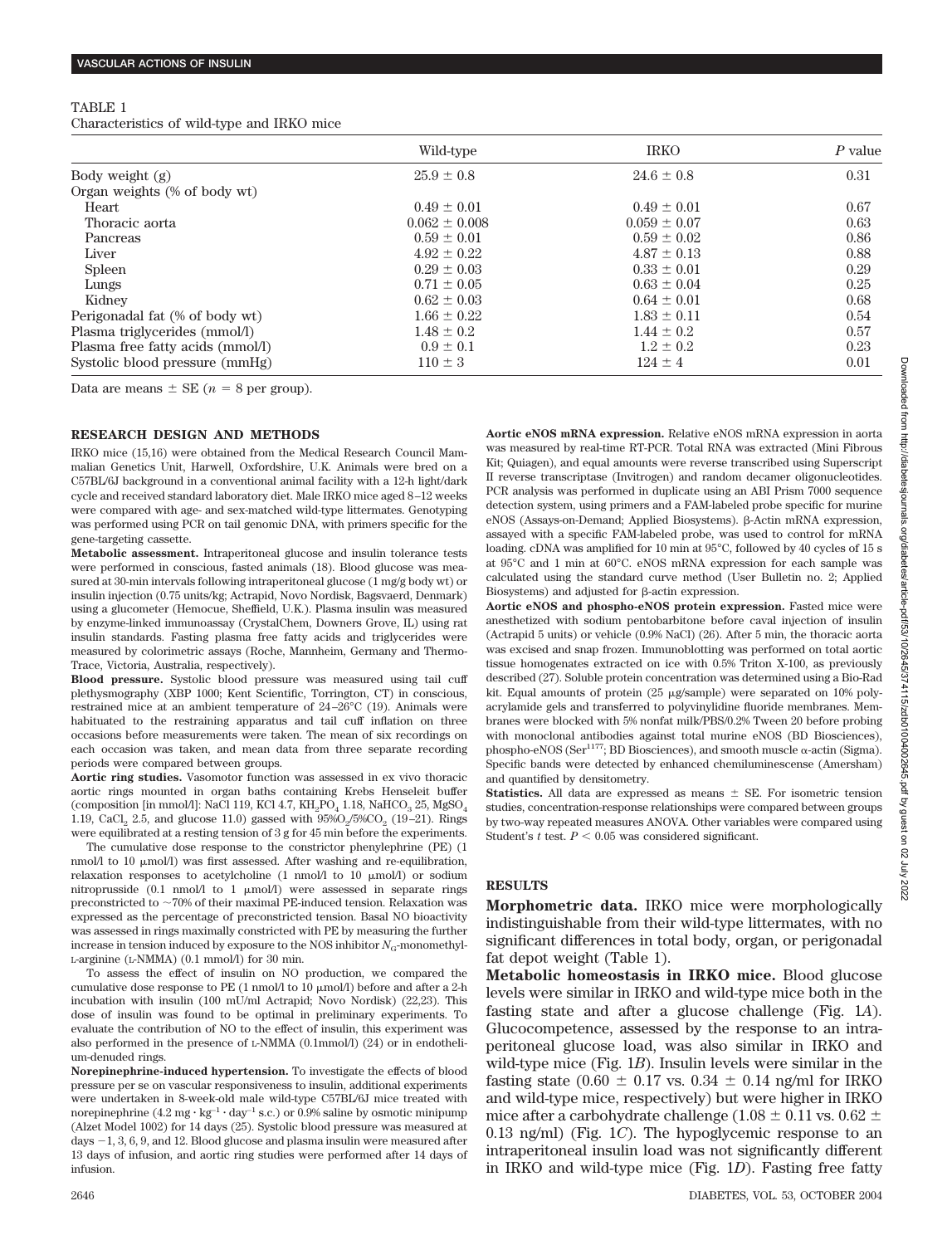

**FIG. 1. Glucoregulation in wild-type (WT) and IRKO mice.** *A***: Blood glucose was measured following an overnight fast and then 30 min after glucose challenge (1 mg/g i.p.).** -**, fasting;** f**, glucose challenge.** *B***: Glucocompetence was assessed by an intraperitoneal glucose tolerance test (1 mg/g i.p.).** *C***: Plasma insulin levels were measured following an overnight fast and then 30 min after glucose challenge (1 mg/g i.p.).** *D***: Insulin sensitivity was assessed by an intraperitoneal insulin tolerance test (0.75 units/kg i.p.). \****P* **< 0.05 compared with fasted animals; †***P* **< 0.01** compared with wild-type  $(n = 8$  per group).

acid and triglyceride levels were also similar in the two groups (Table 1).

**Blood pressure.** Systolic blood pressure was significantly higher in IRKO (124  $\pm$  4 mmHg) than wild-type (110  $\pm$  3 mmHg;  $P = 0.01$ ) mice (Table 1).

**Aortic vasomotor responses.** Basal NO bioactivity, assessed by the increment in tension induced by L-NMMA in PE-preconstricted rings, was significantly lower in IRKO than wild-type mice (Fig. 2). Relaxation in response to the endothelial-dependent vasodilator acetylcholine was similar in IRKO and wild-type groups (Fig. 3*A*). Likewise, endothelium-independent relaxation to sodium nitroprusside was no different between groups (Fig. 3*B*).

Preincubation of wild-type aortic rings with insulin significantly attenuated the contractile response to PE (Fig. 3*C*), with the maximal contractile response  $(E_{\text{max}})$ reduced to  $66 \pm 9\%$  of control levels ( $P < 0.01$ ) but with no change in the half-maximal effective concentration (not



**FIG. 2. Effect of NO synthase inhibition on aortic contractile response. Aortic rings were preconstricted with PE (10 mol/l) before incubating** with L-NMMA (0.1 mmol/l for 30 min) in order to assess the contribu**tion of basal NO bioactivity to the contractile response. \****P* **< 0.01** compared with wild-type  $(n = 8$  per group).

DIABETES, VOL. 53, OCTOBER 2004 2647

shown). This effect of preincubation was completely abrogated in aortic rings from IRKO mice (Fig. 3*D*). Consistent with the insulin-induced decrease in PE response due to insulin-stimulated NO release, the decrement in PE response was abolished by coincubation of wild-type rings with L-NMMA (Fig. 3*E*). Moreover, endothelial denudation also abolished this response in wild-type rings (Fig. 3*F*). **Expression of eNOS mRNA.** There was no significant difference in aortic eNOS mRNA expression between IRKO and wild-type mice. (The relative expression of eNOS mRNA, normalized to  $\beta$ -actin mRNA, in IRKO mice compared with wild-type controls, was  $1.07 \pm 0.19$  [*P* = 0.74].) **Expression of eNOS and phospho-eNOS.** Expression of aortic eNOS protein, normalized for expression of smooth muscle  $\alpha$ -actin, was similar in IRKO and wild-type mice (Figs. 4*A* and 5). In the unstimulated state, eNOS phosphorylation assessed using an antibody specific for phosphorylation of  $\text{Ser}^{1177}$  was at the limit of detection in both groups (Fig. 5). However, after insulin stimulation, there was a robust increase in phospho-eNOS in wild-type aorta, which was significantly attenuated in the IRKO group (Figs. 4*B* and 5).

**Norepinephrine-induced hypertension.** To exclude the possibility that the vascular abnormalities observed in IRKO mice may be related to increased blood pressure per se, we also studied wild-type mice receiving chronic subcutaneous infusion of norepinephrine. Norepinephrine infusion led to a significant rise in systolic blood pressure within 3 days and maintained for 2 weeks (Fig. 6*A*), which was of a similar magnitude to that observed in IRKO mice in the resting state (Table 1). Blood glucose and plasma insulin levels were similar in norepinephrine- and vehicleinfused mice (Fig. 6*B* and *C*). In aortic ring studies, insulin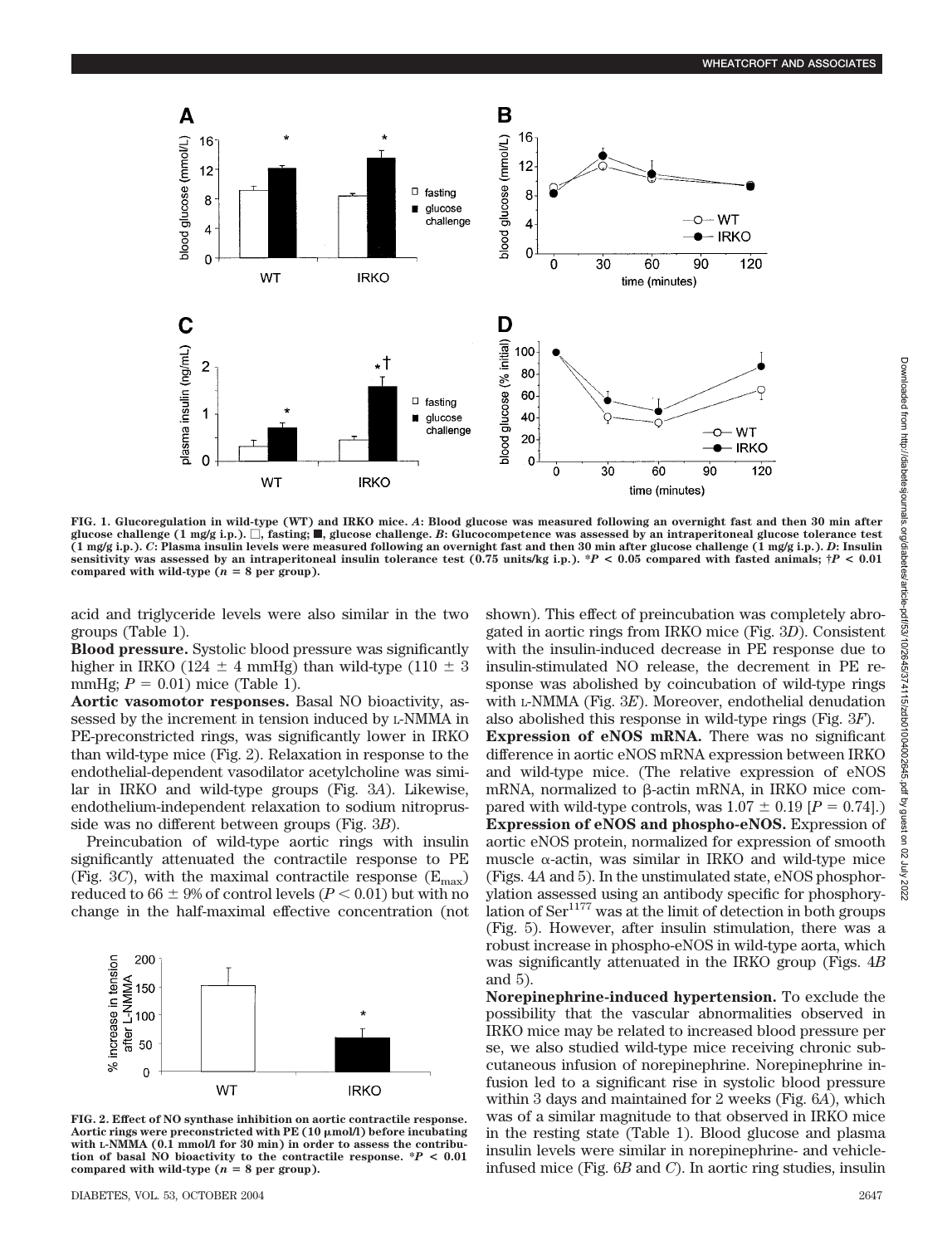

**FIG. 3. Aortic vasomotor responses in wild-type (WT) and IRKO mice. Vascular relaxations to acetylcholine (***A***) and sodium nitroprusside (***B***) were determined in aortic rings from wild-type and IRKO mice. The effect of preincubation with insulin (100 mU/ml for 120 min) on the contractile response to PE was assessed in aortic rings from wild-type (***C***) and IRKO (***D***) mice. To determine the contribution of endothelial NO to the vascular effects of insulin, insulin preincubation was repeated in wild-type aortic rings in the presence of L-NMMA (***E***) and following endothelial** denudation  $(F)$ .  $*P < 0.01$  by two-way ANOVA  $(n = 8$  per group).

preincubation attenuated the contractile response to PE to a similar degree in both norepinephrine- and vehicleinfused mice (Fig. 7). Basal NO bioactivity was also similar in both groups of mice. (The increment in tension induced by L-NMMA in PE-preconstricted rings was  $175 \pm 20\%$  in norepinephrine-infused mice compared with  $187 \pm 20\%$  in vehicle-infused animals  $[P = 0.36]$ .)

## **DISCUSSION**

The principal findings of the present study are that mice heterozygous for knockout of the insulin receptor have substantial abnormalities of vascular function despite very mild metabolic dysfunction. Heterozygous IRKO mice are glucocompetent, with hyperinsulinemia in response to a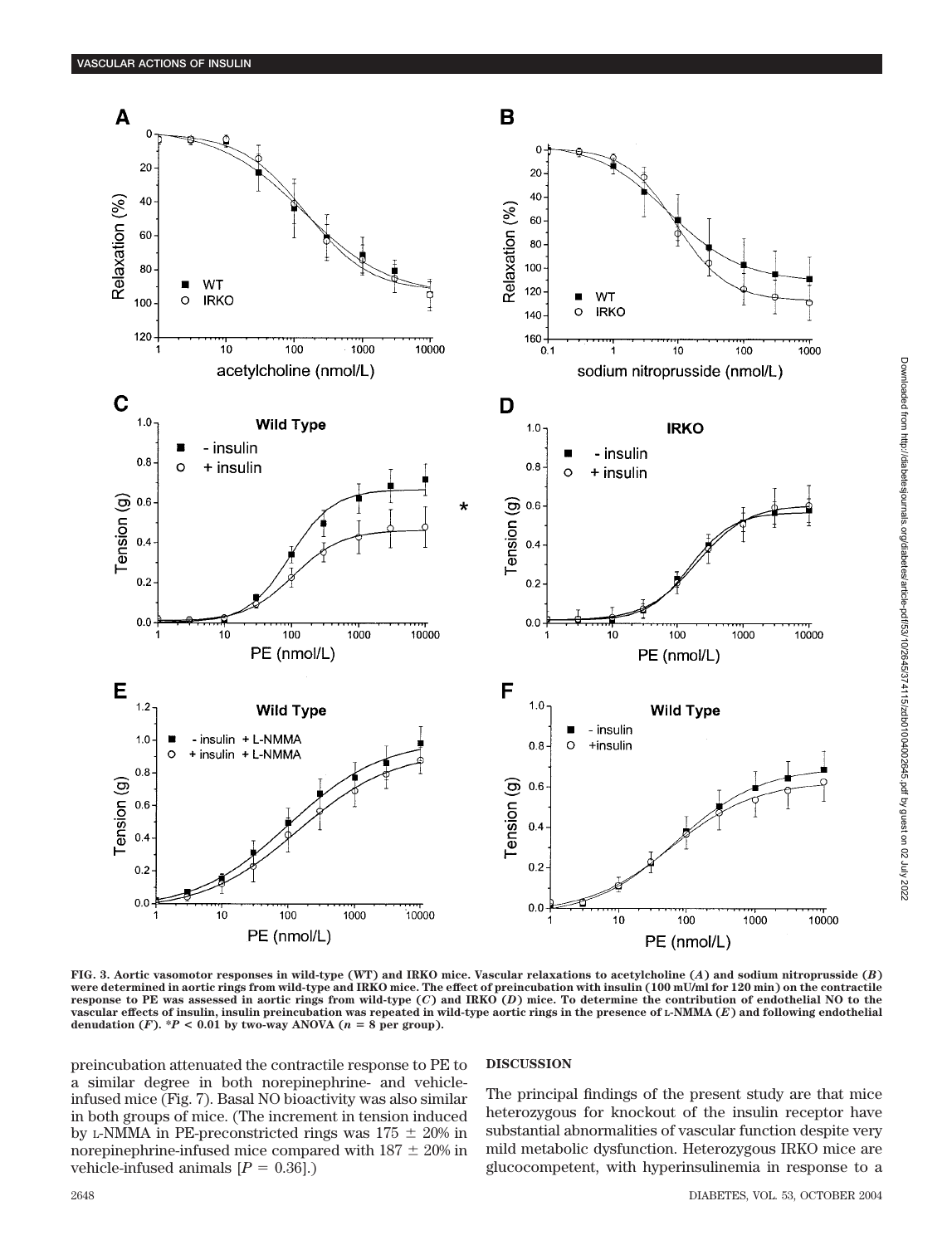

**FIG. 4. Aortic expression of eNOS and insulin-stimulated eNOS phosphorylation. Expression of eNOS protein, normalized to expression of**  $smooth$  muscle  $\alpha$ -actin, was determined in aortic homogenates from **wild-type (WT) and IRKO mice by Western blotting (***A***). Phosphoryla-tion of eNOS at Ser<sup>1177</sup> (normalized to expression of eNOS/smooth**  $mucle [sm]$   $\alpha$ -actin) was assessed in aortic homogenates from wild**type and IRKO mice after stimulation with insulin (***B***). p-eNOS, phospho eNOS.**  $^*P$  < 0.05 compared with wild-type aorta ( $n = 6$  per **group).**

glucose load as the only detectable metabolic abnormality. Nevertheless, the animals have increased blood pressure, evidence of reduced basal NO bioactivity, and marked blunting of insulin-mediated NO release from aorta. At least some of the vascular abnormality may be related to defective insulin-mediated activation of eNOS through phosphorylation of PKB-sensitive sites (10–13). Thus, even during relatively mild metabolic dysfunction (when glucose homeostasis is maintained by hyperinsulinemia), in this model there is a dramatic reduction in insulinmediated and basal bioactive NO production in conduit vessels that is associated with an increase in arterial blood pressure. These results may have important implications for our understanding of the pathophysiology of vascular disease and accelerated atherosclerosis in insulin-resistant patients and patients presenting with type 2 diabetes.

**Role of endothelial dysfunction.** Compelling evidence supports endothelial cell dysfunction, in particular a reduction in the bioactivity of NO, as a key early event in atherogenesis (7). NO is generated in endothelial cells by the enzyme eNOS. Classical agonists for eNOS activation, such as acetylcholine, act via G-protein–coupled receptors to raise cytosolic  $Ca^{2+}$  and activate eNOS. Recently, however, a complementary pathway for eNOS activation involving its phosphorylation has been described (10–13), which may be of particular relevance to the insulinresistant state. Agonists that act through tyrosine kinase receptors, such as insulin and IGF-I, induce the activation of PI3K and PKB (Akt), leading to eNOS phosphorylation and enhanced production of NO. Interestingly, shear stress, which may be the major determinant of "basal" NO production in vivo, also activates eNOS at least in part through a similar pathway (28). These data suggest at least one mechanism through which abnormalities of insulin signaling or homeostasis may impact endothelial function.

In the present study, we found that acetylcholine-mediated vasodilatation was not different between IRKO and wild-type animals. However, the IRKO animals had a selective abnormality of basal NO bioactivity and insulindependent vasodilatation. These results strongly suggest that there may be a selective abnormality of insulindependent pathways for eNOS activation. Indeed, we found that while there was no alteration in eNOS mRNA or protein expression, insulin-stimulated eNOS phosphorylation was significantly reduced in the IRKO group. It is unlikely that the defect seen in the IRKO mice is simply due to reduced receptor density per se. Since the insulin receptor itself has intrinsic activity (29), it is highly plausible that it regulates the downstream signaling cascade described above. This hypothesis is consistent with our finding of reduced basal NO bioactivity, the signaling pathway for which shares a number of components of the downstream insulin-signaling pathway. However, the precise nature of the defects leading to blunted eNOS activation in the present report requires further investigation.

In endothelial cells, insulin can also influence the expression levels of eNOS through the PI3K pathway. For example, two structurally different PI3K inhibitors, wortmannin (100 nmol/l) and LY294002 (50 nmol/l), blunt the effect of physiological concentrations of insulin to increase eNOS mRNA and protein expression (rev. in 13). Consistent with these studies, we have previously reported that in mice overexpressing IGF binding protein-1, which have postglucose hyperinsulinemia but normal whole-body insulin sensitivity, eNOS mRNA expression and basal NO bioactivity are increased (19). In the same model, there was also other evidence of increased NO production in response to hyperinsulinemia, manifested as blunted PE-mediated vasoconstriction and a substantial fall in postprandial blood pressure. An elegant study by Vicent et al. (30) recently showed that targeted knockout of the insulin receptor in endothelial cells resulted in reduction of eNOS expression, although the functional effects of insulin-mediated NO



 $\overline{a}$ 

2022<br>2022

**FIG. 5. Aortic expression of eNOS and phospho-eNOS (p-eNOS). Representative Western blot showing eNOS and Ser<sup>1177</sup> p-eNOS) expression in aortas harvested from wild-type and IRKO mice after caval injection of vehicle or insulin. Expression of smooth** muscle (sm)  $\alpha$ -actin was determined as a loading **control.**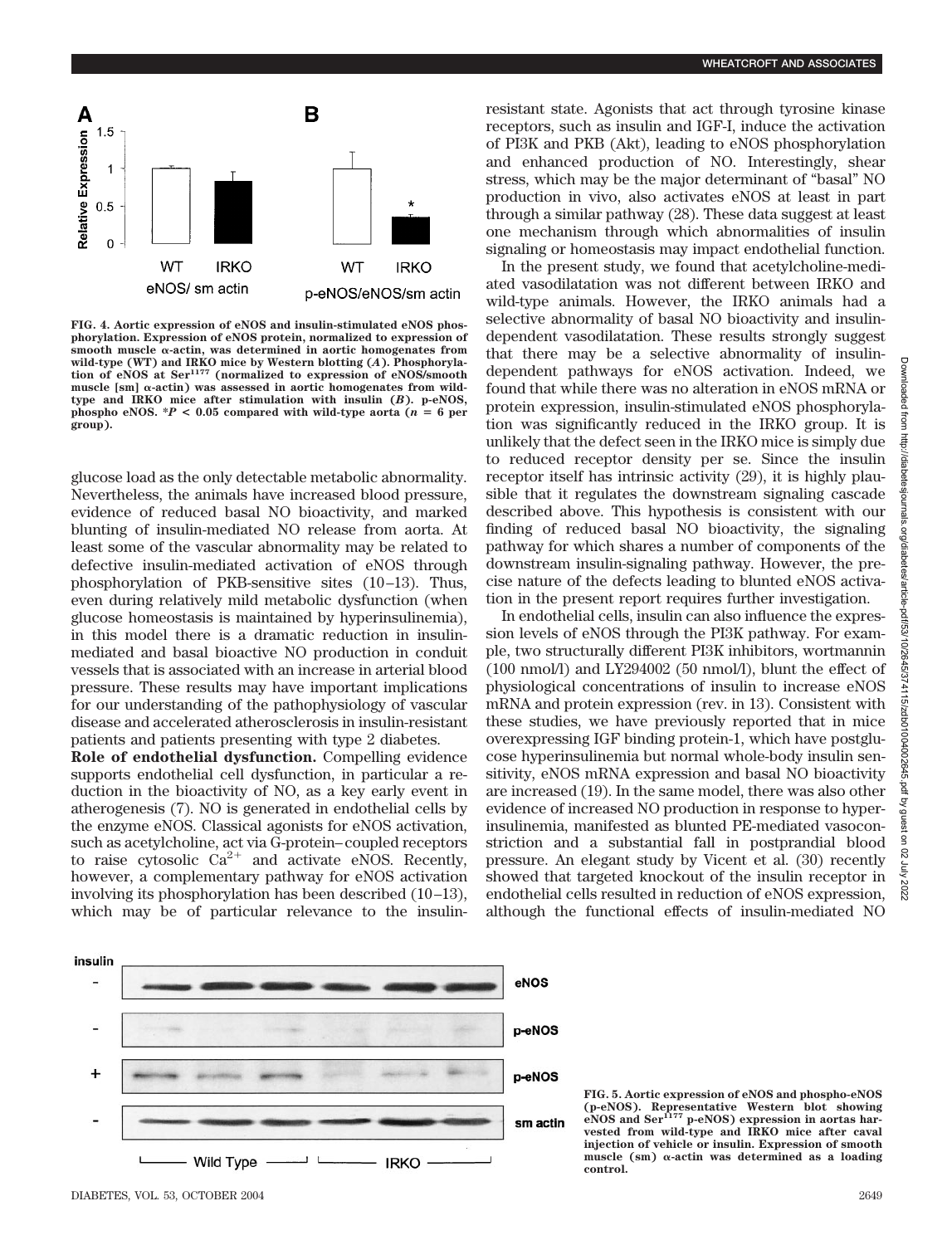

**FIG. 6. Norephinephrine infusion in wild-type mice. Norephinephrine**  $(4.2 \text{ mg} \cdot \text{kg}^{-1})$  $\cdot$  day<sup>-1</sup>) or vehicle (0.9% saline) was infused subcutane**ously by osmotic minipump in C57BL/6J mice.** *A***: Systolic blood pres-** $\mathbf{s}$ ure was measured at intervals by tail cuff plethysmography.  $\Box,$  vehicle **infusion;**  $\blacksquare$ , norepinephrine infusion. Blood glucose  $(B)$  and plasma **insulin (***C***) were assessed after 13 days in fasted animals and after a glucose challenge (1 mg/g i.p.).**  $\Box$ , fasting;  $\blacksquare$ , glucose challenge. \**P* < **0.01 compared with vehicle-infused animals; \*\****P* **< 0.05 compared with fasted animals;**  $\dagger P < 0.02$  compared with fasted animals ( $n = 6$  per **group).**

release were not assessed. The present report provides the important finding that in the presence of a global reduction of insulin receptors, mice have preserved glucose homeostasis but substantial disruption of basal- and insulinmediated vascular NO release, secondary to impaired eNOS phosphorylation and activation rather than reduced expression. These results also suggest that insulin-mediated effects on eNOS transcription may not be as sensitive to impaired signaling as eNOS phosphorylation and activation.

**Are hyperinsulinemia or hypertension per se responsible for the changes demonstrated in the present study?** The IRKO mice studied in the present report had hyperinsulinemia in response to a glucose load. It has been suggested that hyperinsulinemia per se leads to endothelial dysfunction (31), although studies in subjects with diabetes treated with insulin do not support this hypothesis (32). Previous work from our laboratory in mice overexpressing IGF binding protein-1 in fact suggests that hyperinsulinemia in the presence of normal insulin signaling may have favorable effects on vasodilator function (19), as discussed above. These findings support a favorable effect of hyperinsulinemia when its signaling pathway is intact.

Hypertension has been shown to be associated with endothelial dysfunction (33) and insulin resistance (34). To explore the possibility that the increased blood pressure demonstrated in the IRKO mice resulted in impaired insulin-mediated NO release, we performed studies in normal mice rendered hypertensive by norepinephrine infusion. However, we found no change in insulin-mediated NO release in the norepinephrine-treated mice, suggesting that the vascular abnormalities found in IRKO mice were unlikely to be a result of increased blood pressure in these animals. The mechanisms responsible for the blood pressure rise in these animals remain to be established, although it is possible that the effect of insulin on vasopressor pathways, such as the sympathetic nervous system (35) or the endothelin system (36), unopposed by NO may at least in part contribute. This warrants further study.

Whether the vascular actions of insulin in experimental studies reflect a physiologic or a pharmacologic effect of insulin is a subject of ongoing debate (37,38). This controversy is not readily addressed by the results of this study, in which vascular function was assessed ex vivo, although the demonstration of increased blood pressure in IRKO mice suggests that the vascular actions of insulin in vivo are of physiological importance.

**Clinical implications.** Accelerated atherosclerosis is the principal cause of death in type 2 diabetes, and it is well appreciated that much of the risk may be related to the long period of compensated insulin resistance before the onset of overt hyperglycemia in these patients. Insulin receptor defects alone are a rare cause of insulin resistance in humans (39). However, defects in PI3K-mediated signaling are detectable in insulin-resistant subjects before the onset of diabetes (40); therefore, studying the influence of impaired insulin signaling on vascular function is important. Using IRKO mice allows the relationship between the metabolic and vascular effects of impaired insulin signaling to be investigated without the influence of hyperglycemia, obesity, or abnormal growth, which confound some models of insulin resistance (41). The findings of the present study indicate that despite adequate metabolic compensation there can be substantial disruption of pathways stimulating the release of the antiatherosclerotic molecule NO in states of mild insulin resistance. These findings support an aggressive and early approach to detecting abnormal vascular function in individuals at high risk for developing type 2 diabetes as well as in those who already have diabetes.

# **ACKNOWLEDGMENTS**

This work was funded by the British Heart Foundation (BHF). S.B.W. and E.D. are BHF Clinical PhD Fellows, M.T.K. a BHF Intermediate Fellow, and A.M.S. holds the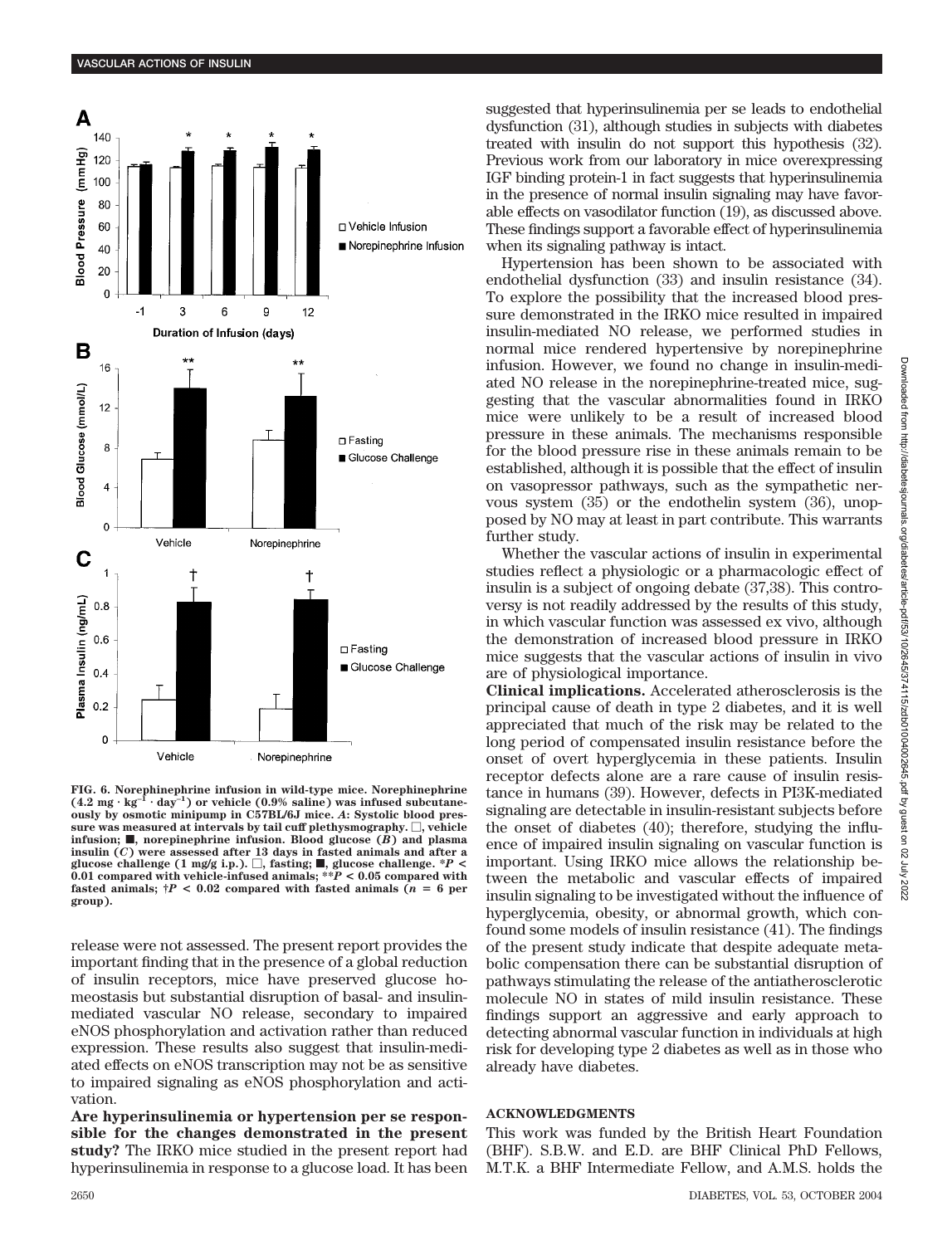

**FIG. 7. Aortic vasomotor responses in norepinephrine-infused mice. The effects of insulin preincubation (100 mU/ml for 120 min) on the contractile response to PE were determined in aortic rings from wild-type mice receiving vehicle (***A***) or norepinephrine (***B***) by subcutaneous infusion for 14 days. f**,  $\blacksquare$ ,  $\blacksquare$  insulin. \**P* < 0.01 by two-way ANOVA (*n* = 6 per group).

BHF Chair of Cardiology at King's College London. P.A.C. is funded by Diabetes U.K.

### **REFERENCES**

- 1. DeFronzo RA: Lilly Lecture: the triumvirate: beta-cell, muscle, liver: a collusion responsible for NIDDM. *Diabetes* 37:667–687, 1988
- 2. Pyorala M, Miettinen H, Laakso M, Pyorala K: Hyperinsulinemia predicts coronary heart disease risk in healthy middle-aged men: the 22-year follow-up results of the Helsinki Policemen Study. *Circulation* 98:398– 404, 1998
- 3. Hurst RT, Lee RW: Increased incidence of coronary atherosclerosis in type 2 diabetes mellitus: mechanisms and management. *Ann Intern Med* 139:824–834, 2003
- 4. Steinberg HO, Chaker H, Leaming R, Johnson A, Brechtel G, Baron AD: Obesity/insulin resistance is associated with endothelial dysfunction: implications for the syndrome of insulin resistance. *J Clin Invest* 97:2601– 2610, 1996
- 5. Laakso M, Edelman SV, Brechtel G, Baron AD: Decreased effect of insulin to stimulate skeletal muscle blood flow in obese man: a novel mechanism for insulin resistance. *J Clin Invest* 85:1844–1852, 1990
- 6. Williams SB, Cusco JA, Roddy MA, Johnstone MT, Creager MA: Impaired nitric oxide-mediated vasodilation in patients with non-insulin-dependent diabetes mellitus. *J Am Coll Cardiol* 27:567–574, 1996
- 7. Ross R: Atherosclerosis: an inflammatory disease. *N Engl J Med* 340:115– 126, 1999
- 8. Balletshofer BM, Rittig K, Enderle MD, Volk A, Maerker E, Jacob S, Matthaei S, Rett K, Haring HU: Endothelial dysfunction is detectable in young normotensive first-degree relatives of subjects with type 2 diabetes in association with insulin resistance. *Circulation* 101:1780–1784, 2000
- 9. Mather K, Laakso M, Edelman S, Hook G, Baron A: Evidence for physiological coupling of insulin-mediated glucose metabolism and limb blood flow. *Am J Physiol Endocrinol Metab* 279:E1264–E1270, 2000
- 10. Dimmeler S, Fleming I, Fisslthaler B, Hermann C, Busse R, Zeiher A: Activation of nitric oxide synthase in endothelial cells by Akt-dependent phosphorylation. *Nature* 399:601–605, 1999
- 11. Fulton D, Gratton JP, McCabe TJ, Fontana J, Fujio Y, Walsh K, Franke TF, Papapetropoulos A, Sessa WC: Regulation of endothelium-derived nitric oxide production by the protein kinase Akt. *Nature* 399:597–601, 1999
- 12. Zeng G, Nystrom FH, Ravichandran LV, Cong LN, Kirby M, Mostowski H, Quon MJ: Roles for insulin receptor, PI3-kinase, and Akt in insulinsignaling pathways related to production of nitric oxide in human vascular endothelial cells. *Circulation* 101:1539–1545, 2000
- 13. Vincent MA, Montagnani M, Quon MJ: Molecular and physiologic actions of insulin related to production of nitric oxide in vascular endothelium. *Curr Diab Rep* 3:279–288, 2003
- 14. Khan AH, Pessin JE: Insulin regulation of glucose uptake: a complex interplay of intracellular signalling pathways. *Diabetologia* 45:1475–1483, 2002
- 15. Accili D, Drago J, Lee EJ, Johnson MD, Cool MH, Salvatore P, Asico LD, Jose PA, Taylor SI, Westphal H: Early neonatal death in mice homozygous for a null allele of the insulin receptor gene. *Nat Genet* 12:106–109, 1996
- DIABETES, VOL. 53, OCTOBER 2004 2651
- 16. Kitamura T, Kahn CR, Accili D: Insulin receptor knockout mice. *Annu Rev Physiol* 65:313–332, 2003
- 17. Kido Y, Burks DJ, Withers D, Bruning JC, Kahn CR, White MF, Accili D: Tissue-specific insulin resistance in mice with mutations in the insulin receptor, IRS-1, and IRS-2. *J Clin Invest*. 105:199–205, 2000
- 18. Crossey PA, Jones JS, Miell JP: Dysregulation of the insulin/IGF binding protein-1 axis in transgenic mice is associated with hyperinsulinemia and glucose intolerance. *Diabetes* 49:457–465, 2000
- 19. Wheatcroft SB, Kearney MT, Shah AM, Grieve DJ, Williams IL, Miell JP, Crossey PA: Vascular endothelial function and blood pressure homeostasis in mice overexpressing IGF binding protein-1. *Diabetes* 52:2075–2082, 2003
- 20. Bendall JK, Heymes C, Wright TJ, Wheatcroft S, Grieve DJ, Shah AM, Cave AC: Strain-dependent variation in vascular responses to nitric oxide in the isolated murine heart. *J Mol Cell Cardiol* 34:1325–1333, 2002
- 21. Li JM, Wheatcroft S, Fan LM, Kearney MT, Shah AM: Opposing roles of p47phox in basal versus angiotensin II-stimulated alterations in vascular O2- production, vascular tone, and mitogen-activated protein kinase activation. *Circulation* 109:1307–1313, 2004
- 22. Verma S, Yao L, Dumont AS, McNeill JH: Metformin treatment corrects vascular insulin resistance in hypertension. *J Hypertens* 18:1445–1450, 2000
- 23. Walker AB, Dores J, Buckingham RE, Savage MW, Williams G: Impaired insulin-induced attenuation of noradrenaline-mediated vasoconstriction in insulin-resistant obese Zucker rats. *Clinical Science* 93:235–241, 1997
- 24. Walker AB, Chattington PD, Buckingham RE, Williams G: The thiazolidinedione rosiglitazone (BRL-49653) lowers blood pressure and protects against impairment of endothelial function in Zucker fatty rats. *Diabetes* 48:1448–1453, 1999
- 25. Bendall JK, Cave AC, Heymes C, Gall N, Shah AM: Pivotal role of a gp91(phox)-containing NADPH oxidase in angiotensin II-induced cardiac hypertrophy in mice. *Circulation* 105:293–296, 2002
- 26. Mauvais-Jarvis F, Ueki K, Fruman DA, Hirshman MF, Sakamoto K, Goodyear LJ, Iannacone M, Accili D, Cantley LC, Kahn CR: Reduced expression of the murine p85alpha subunit of phosphoinositide 3-kinase improves insulin signaling and ameliorates diabetes. *J Clin Invest* 109:141– 149, 2002
- 27. Li JM, Shah AM: Intracellular localization and preassembly of the NADPH oxidase complex in cultured endothelial cells. *J Biol Chem* 277:19952– 19960, 2002
- 28. Boo YC, Jo H: Flow-dependent regulation of endothelial nitric oxide synthase: role of protein kinases. *Am J Physiol Cell Physiol* 285:C499– C508, 2003
- 29. Virkamaki A, Ueki K, Kahn CR: Protein-protein interaction in insulin signaling and the molecular mechanisms of insulin resistance. *J Clin Invest* 103:931–943, 1999
- 30. Vicent D, Ilany J, Kondo T, Naruse K, Fisher SJ, Kisanuki YY, Bursell S, Yanagisawa M, King GL, Kahn CR: The role of endothelial insulin signaling in the regulation of vascular tone and insulin resistance. *J Clin Invest* 111:1373–1380, 2003
- 31. Arcaro G, Cretti A, Balzano S, Lechi A, Muggeo M, Bonora E, Bonadonna RC: Insulin causes endothelial dysfunction in humans: sites and mechanisms. *Circulation* 105:576–582, 2002
- 32. Vehkavaara S, Makimattila S, Schlenzka A, Vakkilainen J, Westerbacka J,